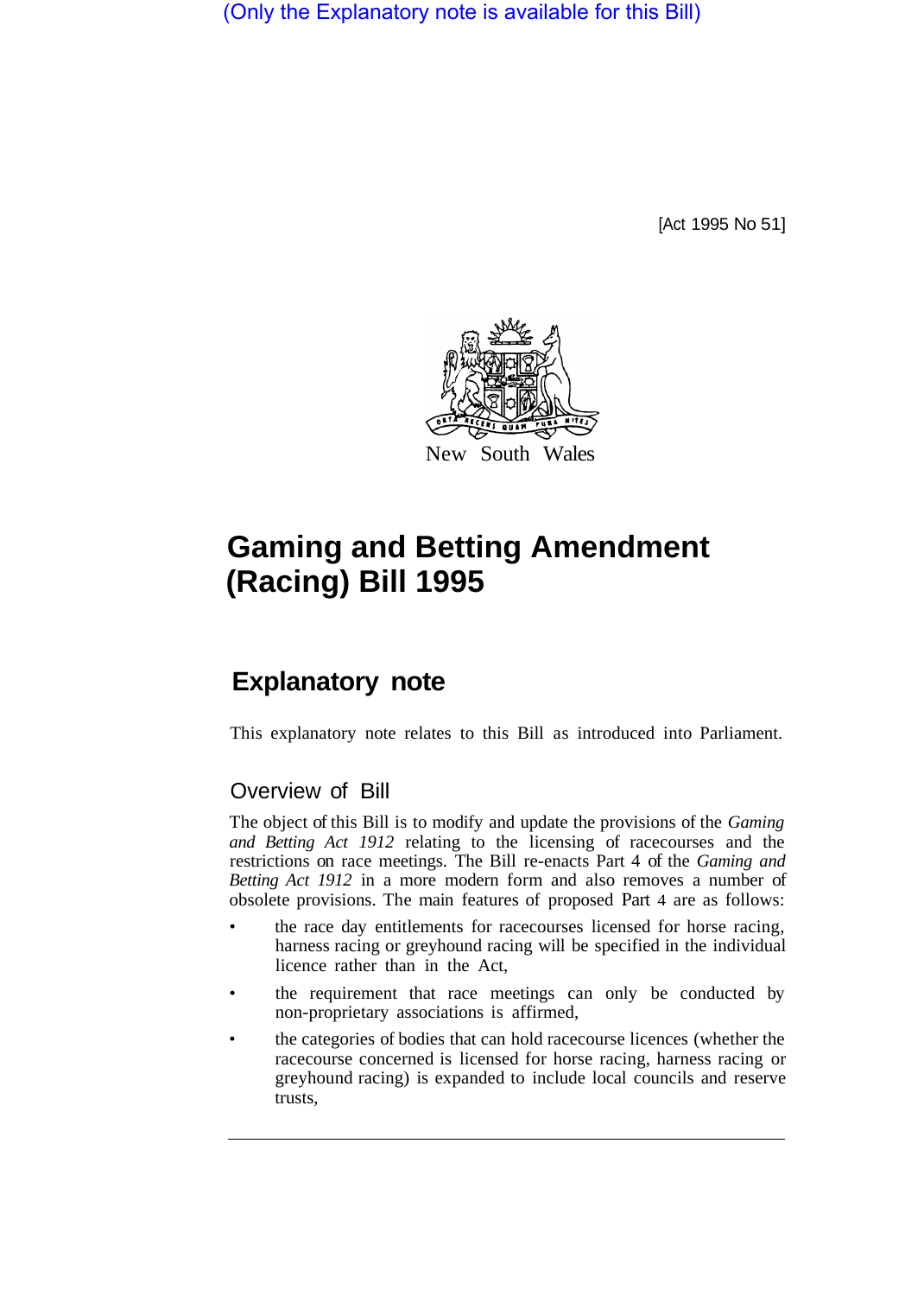Gaming and Betting Amendment (Racing) Bill 1995 [Act 1995 No 51]

Explanatory note

- authorised officers will be able to inspect the records of bodies that conduct race meetings (whether or not they are licensees) to ascertain whether they are non-proprietary associations,
- the Minister will be able, by order published in the Gazette (rather than the Governor by proclamation), to increase the maximum number of days on which race meetings can be held on a particular racecourse,
- it will be an offence for a person who has been warned off a racecourse, or who has been disqualified from participating in racing activities, by a racing authority to enter a racecourse under the control or administration of that racing authority.

### Outline of provisions

**Clause 1** sets out the name (also called the short title) of the proposed Act.

**Clause 2** provides that the proposed Act will commence on a day or days to be proclaimed.

**Clause 3** gives effect to the Schedule of amendments to the *Gaming and Betting Act 1912.* 

**Clause 4** gives effect to the Schedule of consequential amendments to other Acts.

#### **Schedules**

**Schedule 1 (1)-(5), (7)-(9)** and **(11)** contain amendments to the *Gaming and Betting Act 1912* that are ancillary or consequential to the re-enactment of Part 4.

**Schedule 1 (6)** substitutes Part 4 of the *Gaming and Betting Act 1912.* Most of the new provisions merely clarify and restate the existing provisions. The following new sections contain changes:

**Proposed section 52** restates the existing offence provision concerning unlawful race meetings, with the addition that a race meeting held at a racecourse will be unlawful unless it is conducted by a non-proprietary association (ie a corporation, club or other body formed to promote or conduct race meetings, and the constitution of which provides for the application of its income to promote its objects and prohibits the payment of dividends to the shareholders or members of the club or body).

Explanatory note page 2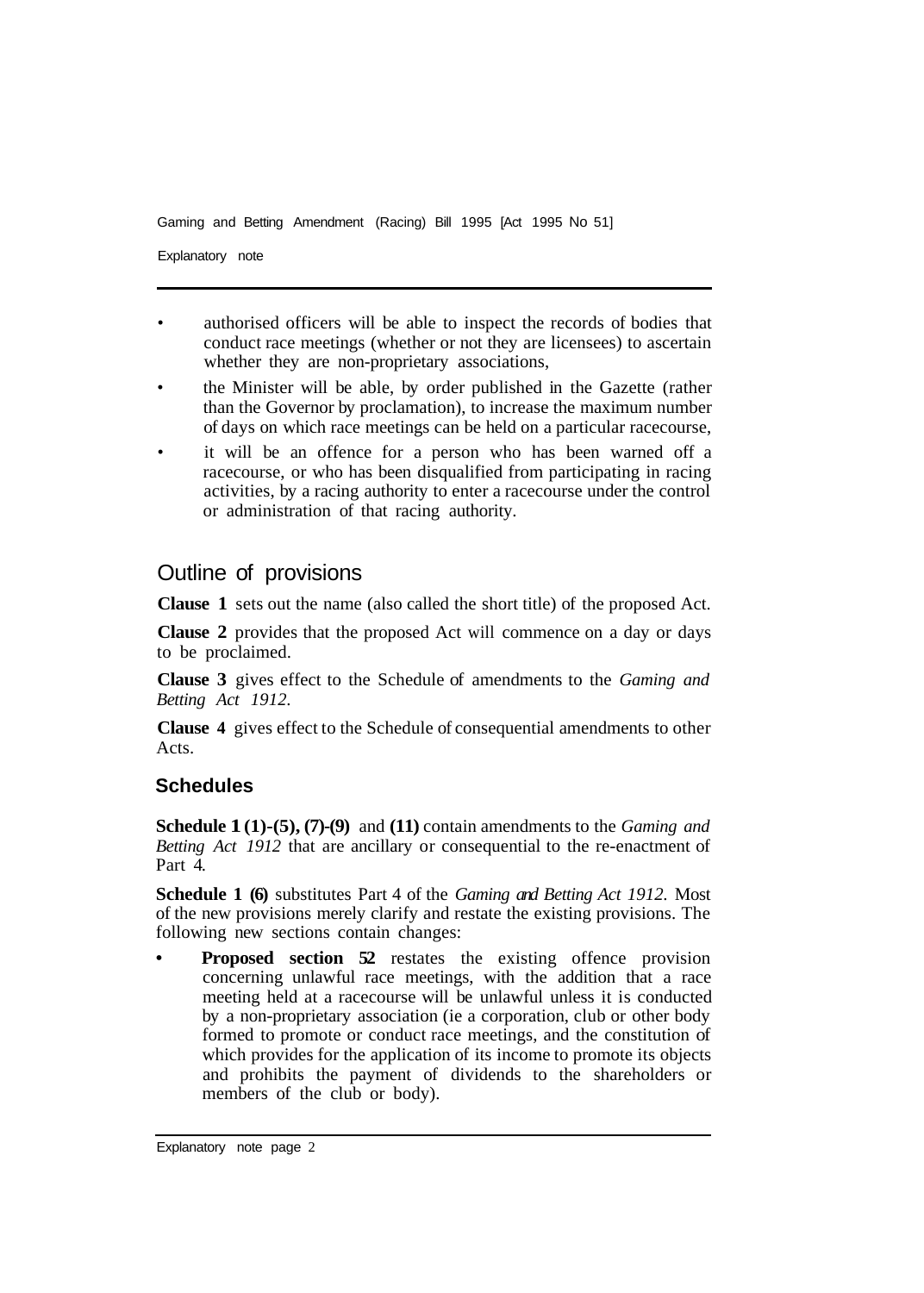Gaming and Betting Amendment (Racing) Bill 1995 (Act 1995 No 51]

Explanatory note

- **Proposed sections 53** and **54** provide that an application for a racecourse licence may only be made by, and a racecourse licence can only be issued to, an approved body (ie a non-proprietary association, local council or reserve trust). Proposed section 54 also makes it clear that more than one class of racecourse licence can be issued in respect of a particular racecourse.
- **Proposed section 55** enables the Minister to cancel a racecourse licence if the Minister is satisfied that the licensee has failed to comply with a licence condition, or is no longer an approved body, or if the Minister is satisfied that a race meeting at the racecourse has been conducted by a body that is not a non-proprietary association.
- **Proposed section 56** restates the existing provision which restricts metropolitan licensees to only one class of racecourse licence at the one time, but enables the Minister (rather than the Governor by proclamation) to approve of country licensees holding more than one class of racecourse licence at the one time.
- **Proposed section 57** limits the number of days in a year on which race meetings can be held at racecourses. With respect to horse racing on certain major prescribed racecourses, and with respect to greyhound racing and harness racing, the maximum yearly quota will be specified in the racecourse licence.
- **Proposed section 57A** restates the existing restrictions applying to the days on which race meetings can be held (eg race meetings cannot ordinarily be held on Sundays).
- **Proposed section 57B** restates the existing section 53AA of the Act (that section allows for race meetings to be held on a maximum of 6 Sundays in each year during the period ending 30 June 2001).
- **Proposed section 57C** allows the Minister by order published in the Gazette, rather than the Governor by proclamation, to increase the maximum number of race days in a year allocated to a racecourse.
- **Proposed section 57F** prohibits any person who has been warned off a racecourse, or who is disqualified from participating in racing activities, by a racing authority (eg the Australian Jockey Club) from entering any racecourse under the administration or control of that racing authority. The penalty for such an offence is \$5,000 or 12 months imprisonment (or both).